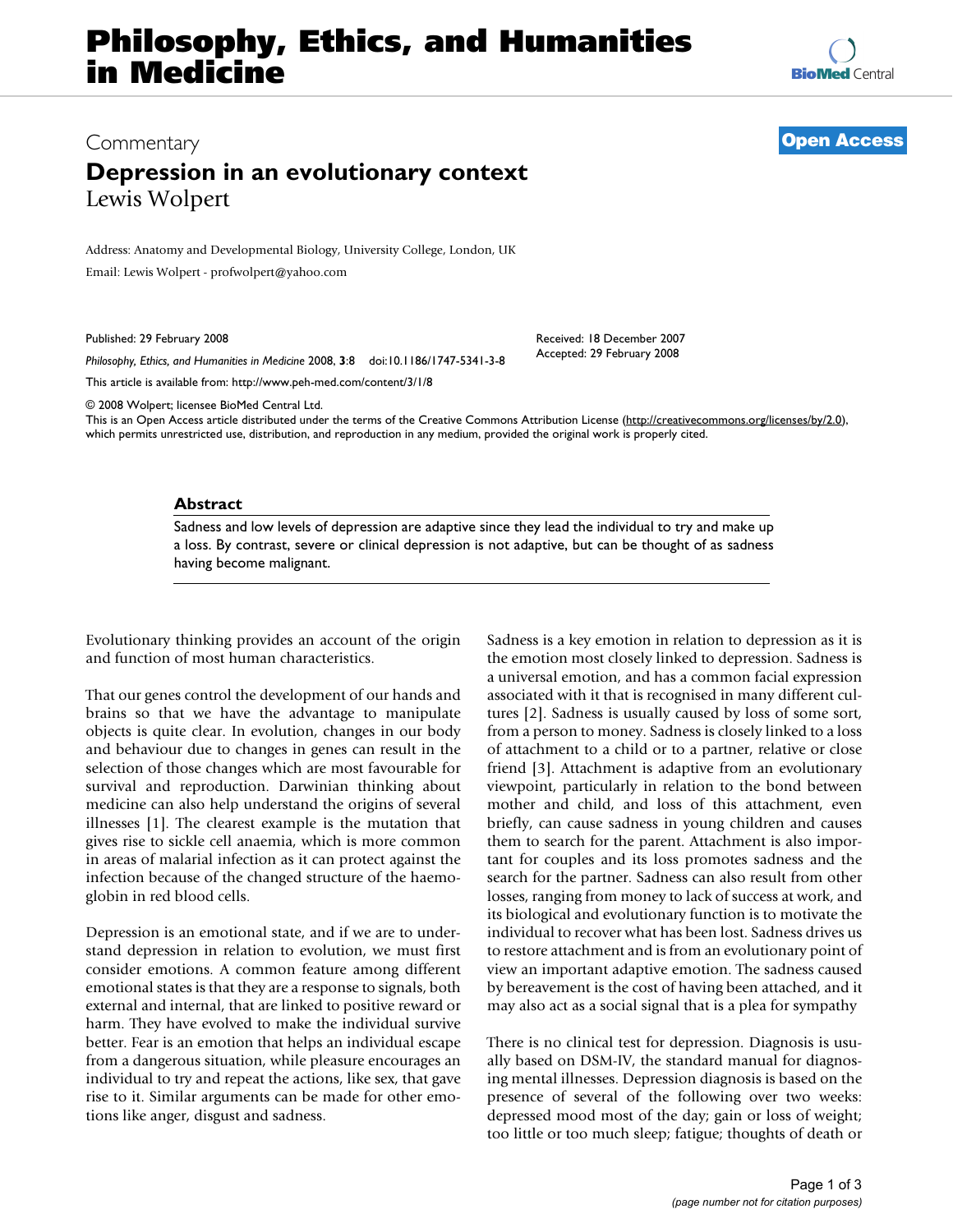suicide; inability to concentrate; and guilt or feelings of worthlessness. But diagnosis based on these criteria may not distinguish low mood or sadness from a genuine clinical condition. This has been emphasised by Horwitz and Wakefield [4] who argue that depression as a clinical condition is much over diagnosed. Personal and cultural differences lead to different symptoms, including a variety of physical symptoms.

Many triggers for sadness and depression result from loss of some sort and should lead to making up the loss or accepting it. However it is important to realise the complexity of the emotion, as purely biological factors can trigger depression. Excess cortisol can be a cause [5], as can components of the immune system. If patients are given alpha interferon for hepatitis, they are give an antidepressant at the same time to stop them getting depressed [6]. Of even greater significance is the genetic component, which can be quite high as heritability is around 50% [7].

'Depression' has often been described as a most unsatisfactory term for the condition. A study found that the two terms generally associated with depression are sadness and grief. Depression does vary along a lumpy continuum from low mood or sadness to clinical depression. Just feeling low or feeling sad is not that different from what could be called a low level of depression. By contrast severe, or clinical, depression is very hard to describe. Everything is perceived as being negative, one believes that one will not recover, there are several negative physical symptoms, and suicidal thoughts are common.

About 10% of the population may suffer from a severe depression at some stage in their lives, yet there are no good descriptions of severe or clinical depression in English novels, even though several leading writers have themselves suffered from depression. However some writers, notably William Styron, in Darkness Visible [8], have given impressive accounts of their own depression. Clinical depression is a strange state and I have claimed that if you can describe your severe depression, you haven't truly experienced one [9].

When one suffers from a severe or clinical depression it is not possible to function in a normal way, and patients usually stop working. Severe depression is disabling not only in terms of day to day functioning but also because of the effects it can have on one's health – heart problems, for example are made much worse, and there are other symptoms such as pain in various organs [10]. So why has evolution not selected it out, particularly as suicide is all too common and it has a significant genetic component? Does depression arise from a defect in the body, or is it a defensive response, like pain? Is it adaptive from an evolutionary viewpoint?

It is hard for many to believe that so common a state does not have some advantage for the individual. There is no doubt that sadness is an adaptive emotion, but it is severe sadness, severe depression, that raises problems. Several hypotheses have been proposed to show that depression can have an advantage for the individual. One of the first was the social competition hypothesis [11,12]. This sees depression as an adaptation whose function is to inhibit aggression by rivals and superiors when one's status is low. It is a means of yielding when there is social competition and thus reduces the efforts by the aggressor. It is hard to see how this could actually function in any current human society, and why depression should be so physically and psychologically debilitating. In terms of these ideas, just giving in would be sufficient. It also is completely at variance with women having twice the incidence of depression as men, depression in children, and the increased chance of a depression in adulthood if a child is abused or neglected – all these argue against depression being used to yield to social competition, and being adaptive in this way.

Another hypothesis is that the function of depression, and of low mood, is to make people accept unobtainable goals and so change those goals [13,14]. It has also been proposed that it can lead to a conservation of energy in difficult circumstances [15]. This may make sense for low mood, but not for severe depression.

Another view, particularly in relation to postpartum depression, is that it is essentially a plea for help to the woman's partner in looking after the newborn child [16]. The social navigation hypothesis is that low mood and depression focuses resources and motivates partners to help [17]. Yet another approach is that varied situations can cause non-severe depression and that the symptoms serve related but distinguishable functions [18]. For example, sadness would result from loss, whereas crying may be a social signal, and fatigue reflects physical or mental weariness. But all these really deal with sadness at a low to moderately high level, and offer no evolutionary explanation for clinical and disabling depression [19].

A different approach to depression is to view it as sadness having become excessive and out of control, in other words, malignant [9]. Cancer is an example of a normal healthy process, cell multiplication, going wrong and becoming malignant. Cancer has its origin in a single cell with a small defect that then goes through a series of stages that lead to malignancy. The same may be true for depression in the sense that there is a normal process that has become disordered [4]. It may be that because sadness